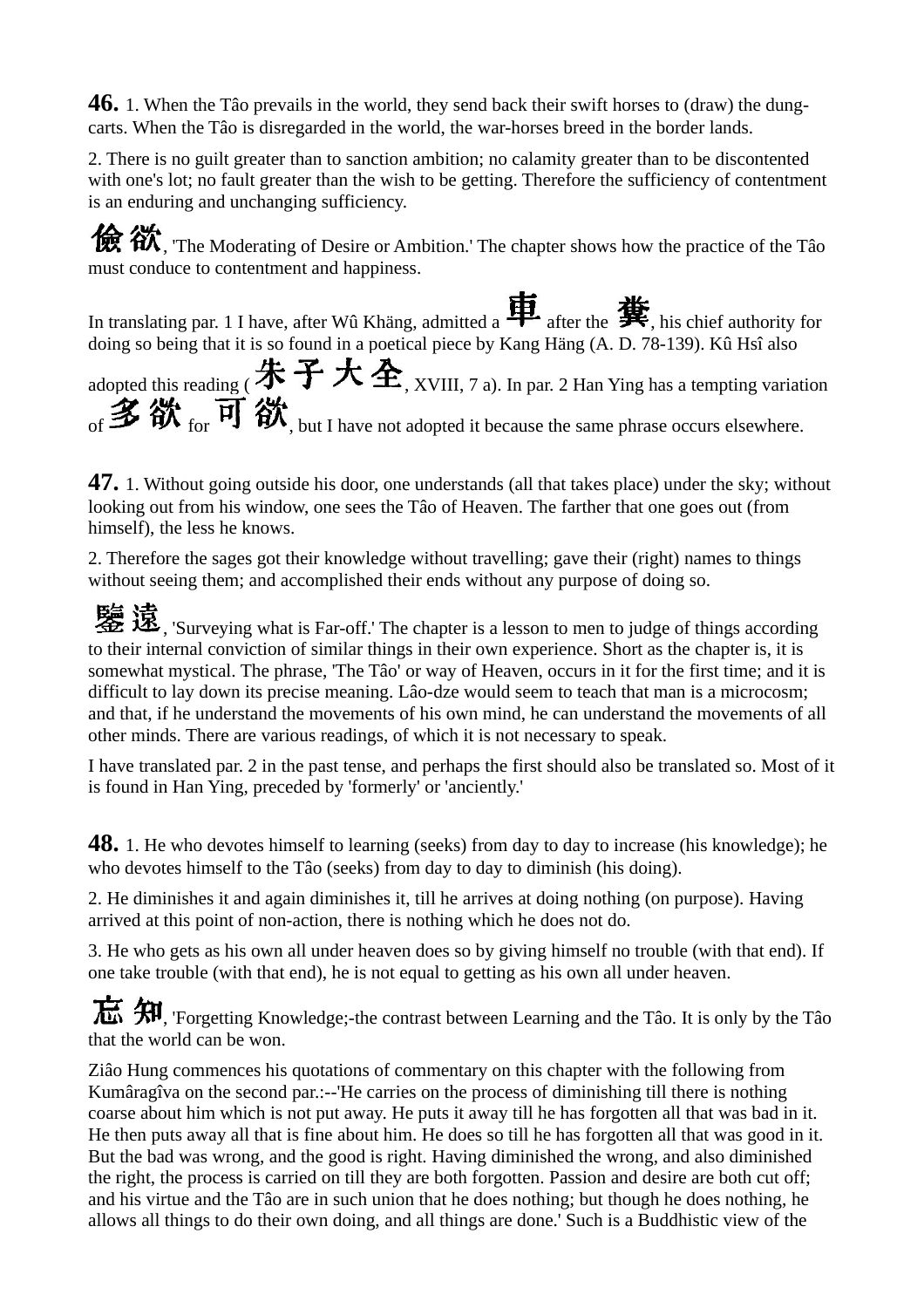passage, not very intelligible, and which I do not endorse. In a passage in the 'Narratives of the School' (Bk. IX, Art. 2), we have a Confucian view of the passage:--'Let perspicacity, intelligence, shrewdness, and wisdom be guarded by stupidity, and the service of the possessor will affect the whole world; let them be guarded by complaisance, and his dating and strength will shake the age; let them be guarded by timidity, and his wealth will be all within the four seas; let them be guarded by humility, and there will be what we call the method of "diminishing it, and diminishing it again."' But neither do I endorse this.

My own view of the scope of the chapter has been given above in a few words. The greater part of it is found in Kwang-dze.

## **49.** 1. The sage has no invariable mind of his own; he makes the mind of the people his mind.

2. To those who are good (to me), I am good; and to those who are not good (to me), I am also good;--and thus (all) get to be good. To those who are sincere (with me), I am sincere; and to those who are not sincere (with me), I am also sincere;--and thus (all) get to be sincere.

3. The sage has in the world an appearance of indecision, and keeps his mind in a state of indifference to all. The people all keep their eyes and ears directed to him, and he deals with them all as his children.

 $f_{\pm}$   $\overline{\text{4m}}$ , The Quality of Indulgence.' The chapter shows how that quality enters largely into the dealing of the sage with other men, and exercises over them a transforming influence, dominated as it is in him by the Tâo.

My version of par. 1 is taken from Dr. Chalmers. A good commentary on it was given by the last emperor but one of the earlier of the two great Sung dynasties, in the period A. D. 1111-1117:--'The mind of the sage is free from preoccupation and able to receive; still, and able to respond.'

In par. 2 I adopt the reading of to get  $\overline{\mathbf{H}}$  ('to get') instead of the more common  $\overline{\mathbf{m}}$  ('virtue' or 'quality'). There is a passage in Han Ying (IX, 3 b, 4 a), the style of which, most readers will probably agree with me in thinking, was moulded on the text before us, though nothing is said of any connexion between it and the saying of Lâo-dze. I must regard it as a sequel to the conversation between Confucius and some of his disciples about the principle (Lâo's principle) that 'Injury should be recompensed with Kindness,' as recorded in the Con. Ana., XIV, 36. We read:--'Dze-lû said, "When men are good to me, I will also be good to them; when they are not good to me, I will also be not good to them." Dze-kung said, "When men are good to me, I will also be good to them; when they are not good to me, I will simply lead them on, forwards it may be or backwards." Yen Hui said, When men are good to me, I will also be good to them when they are not good to me, I will still be good to them." The views of the three disciples being thus different, they referred the point to the Master, who said, "The words of Dze-lû are such as might be expected among the (wild tribes of) the Man and the Mo; those of Dze-kung, such as might be expected among friends; those of Hui, such as might be expected among relatives and near connexions."' This is all. The Master was still far from Lâo-dze's standpoint, and that of his own favourite disciple, Yen Hui.

**50.** 1. Men come forth and live; they enter (again) and die.

2. Of every ten three are ministers of life (to themselves); and three are ministers of death.

3. There are also three in every ten whose aim is to live, but whose movements tend to the land (or place) of death. And for what reason? Because of their excessive endeavours to perpetuate life.

4. But I have heard that he who is skilful in managing the life entrusted to him for a time travels on the land without having to shun rhinoceros or tiger, and enters a host without having to avoid buff coat or sharp weapon. The rhinoceros finds no place in him into which to thrust its horn, nor the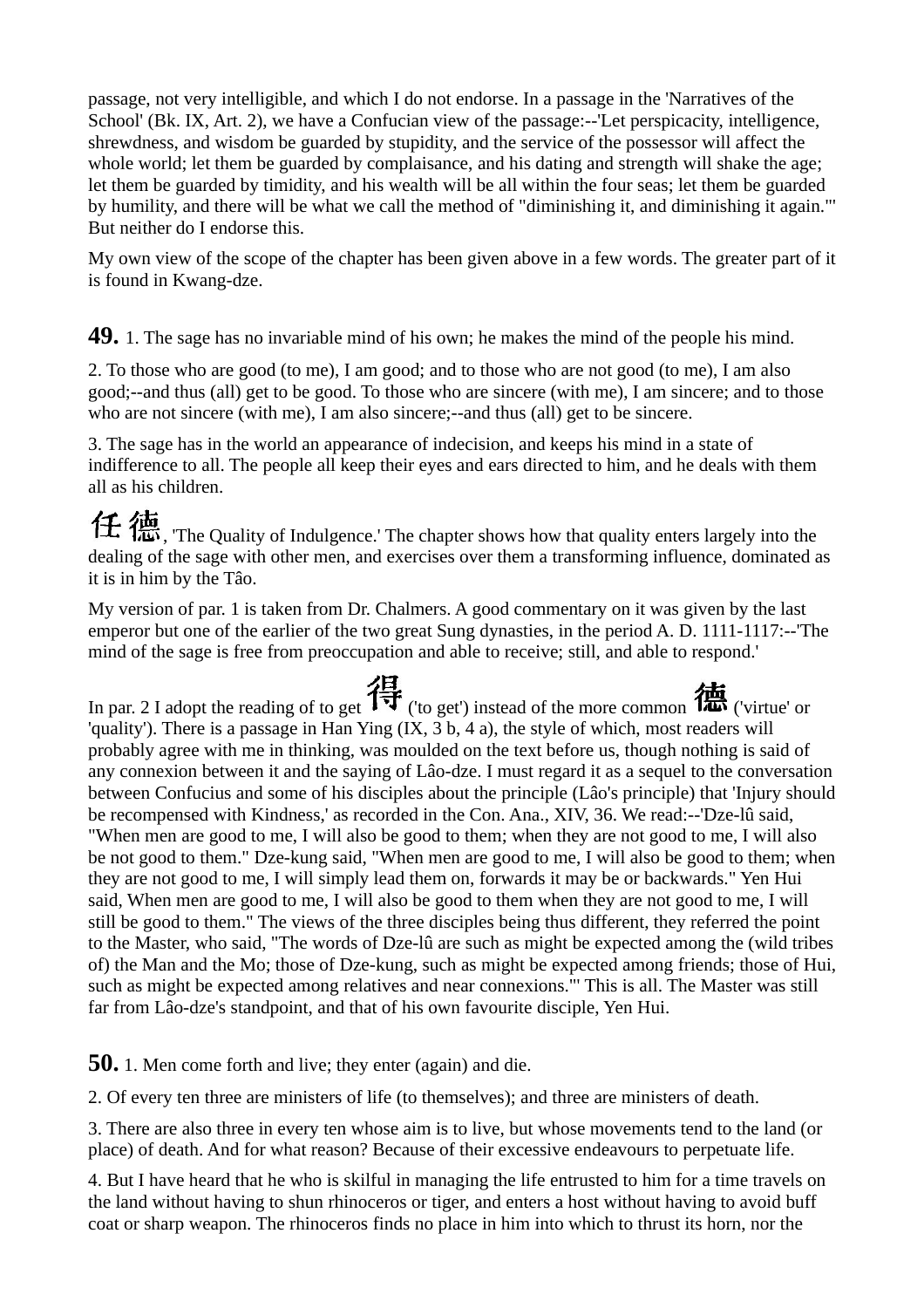tiger a place in which to fix its claws, nor the weapon a place to admit its point. And for what reason? Because there is in him no place of death.

 $\bf{F}\pm\bf{G}$ , The Value set on Life.' The chapter sets forth the Tâo as an antidote against decay and death.

In par. 1 life is presented to us as intermediate between two non-existences. The words will suggest to many readers those in Job i. 21.

In pars. 2 and 3 I translate the characters  $\mathbf{f}$   $\mathbf{\hat{f}}$   $\mathbf{\Xi}$  by 'three in ten,' instead of by 'thirteen,' as Julien and other translators have done. The characters are susceptible of either translation according

to the tone in which we read the  $\overline{\mathbf{H}}$ . They were construed as I have done by Wang Pî; and many of the best commentators have followed in his wake. 'The ministers of life to themselves' would be those who eschewed all things, both internal and external, tending to injure health; 'the ministers of death,' those who pursued courses likely to cause disease and shorten life; the third three would be those who thought that by mysterious and abnormal courses they could prolong life, but only injured it. Those three classes being thus disposed of, there remains only one in ten rightly using the Tâo, and he is spoken of in the next paragraph.

This par. 4 is easy of translation, and the various readings in it are unimportant, differing in this respect from those in par. 3. But the aim of the author in it is not clear. In ascribing such effects to the possession of the Tâo, is he 'trifling,' as Dr. Chalmers thinks? or indulging the play of his poetical fancy? or simply saying that the Tâoist will keep himself out of danger?

**51.** 1. All things are produced by the Tâo, and nourished by its outflowing operation. They receive their forms according to the nature of each, and are completed according to the circumstances of their condition. Therefore all things without exception honour the Tâo, and exalt its outflowing operation.

2. This honouring of the Tâo and exalting of its operation is not the result of any ordination, but always a spontaneous tribute.

3. Thus it is that the Tâo produces (all things), nourishes them, brings them to their full growth, nurses them, completes them, matures them, maintains them, and overspreads them.

4. It produces them and makes no claim to the possession of them; it carries them through their processes and does not vaunt its ability in doing so; it brings them to maturity and exercises no control over them;-this is called its mysterious operation.

 $\mathbf{\ddot{B}}$   $\mathbf{\ddot{B}}$ , The Operation (of the Tâo) in Nourishing Things.' The subject of the chapter is the quiet passionless operation of the Tâo in nature, in the production and nourishing of things throughout the seasons of the year; a theme dwelt on by Lâo-dze, in II, 4, X, 3, and other places.

The Tâo is the subject of all the predicates in par. 1, and what seem the subjects in all but the first member should be construed adverbially.

On par. 2 Wû Khäng says that the honour of the Son of Heaven is derived from his appointment by God, and that then the nobility of the feudal princes is derived from him; but in the honour given to the Tâo and the nobility ascribed to its operation, we are not to think of any external ordination.

There is a strange reading of two of the members of par. 3 in Wang Pî, viz.  $\overline{\mathbf{F}} \mathbf{\geq} \overline{\mathbf{F}} \mathbf{\geq}$  for

成之熟之. This is quoted and predicated of 'Heaven,' in the Nestorian Monument of Hsîan in the eighth century.